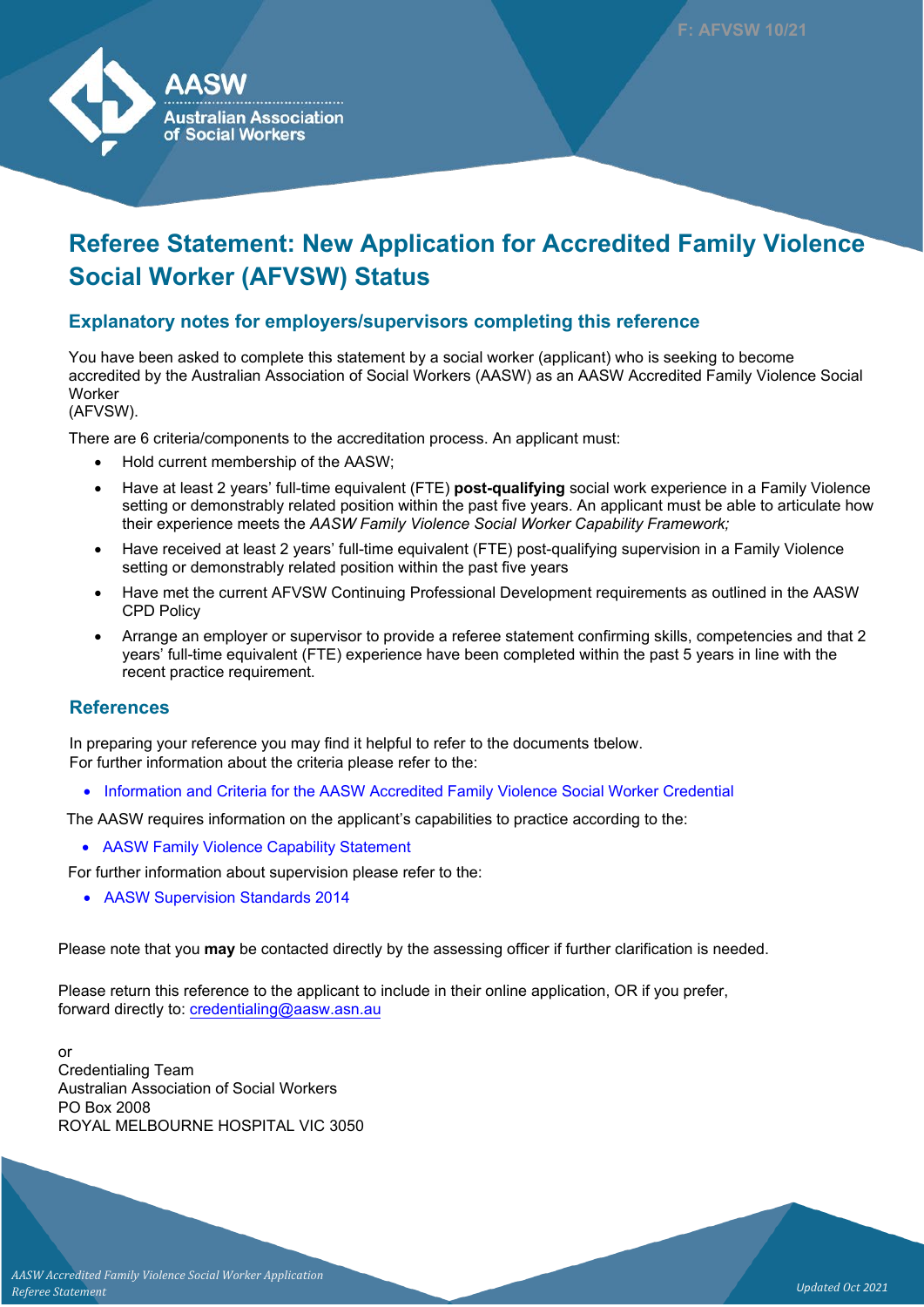#### **Section 1: Referee and Applicant Details**

This is to be completed by an employer/supervisor - past or present. Please note: you must 'Save As' before completing the document.

| Name of AFVSW Applicant: |  |
|--------------------------|--|
|                          |  |

#### **Personal details of referee:**

|                        | Preferred title: $\Box$ Mr $\Box$ Mrs $\Box$ Ms $\Box$ Miss $\Box$ Other |  |
|------------------------|--------------------------------------------------------------------------|--|
| Full name              |                                                                          |  |
| Position/job<br>title: |                                                                          |  |
| Organisation:          |                                                                          |  |
| Address:               |                                                                          |  |
|                        |                                                                          |  |
| Phone Contact:         |                                                                          |  |
| Email:                 |                                                                          |  |

#### **Relationship with applicant:**

Please describe your relationship with the applicant and the nature of your role as employer/supervisor. Please include relevant dates and details of the practice setting in which you work (or worked) with the applicant. If you require more space, please feel free to attach a separate typed and signed page.

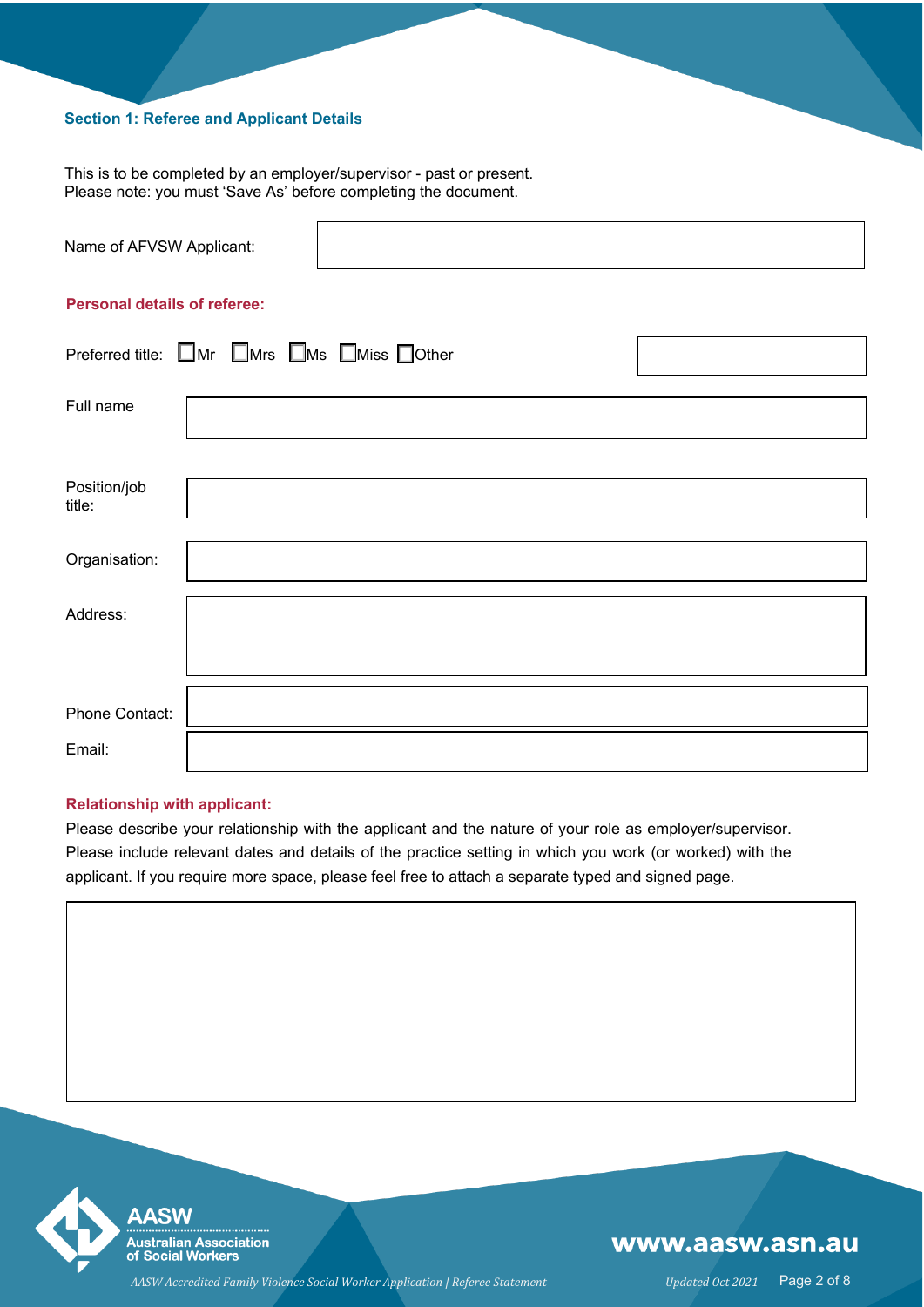Please provide comments regarding the applicant's employment equivalence within the last 5 years (for example 'the applicant currently is employed 0.8 FTE however, from Jan 2019 - Oct 2020 was employed full time').

#### **FYZYFYY'Ei U]ZWLHcbg.**

Please state your qualifications and experience in the family violence field. Please also comment on supervision experience.



### www.aasw.asn.au

 *ial r n | e t ed Ͷͷ* Page 3 of 8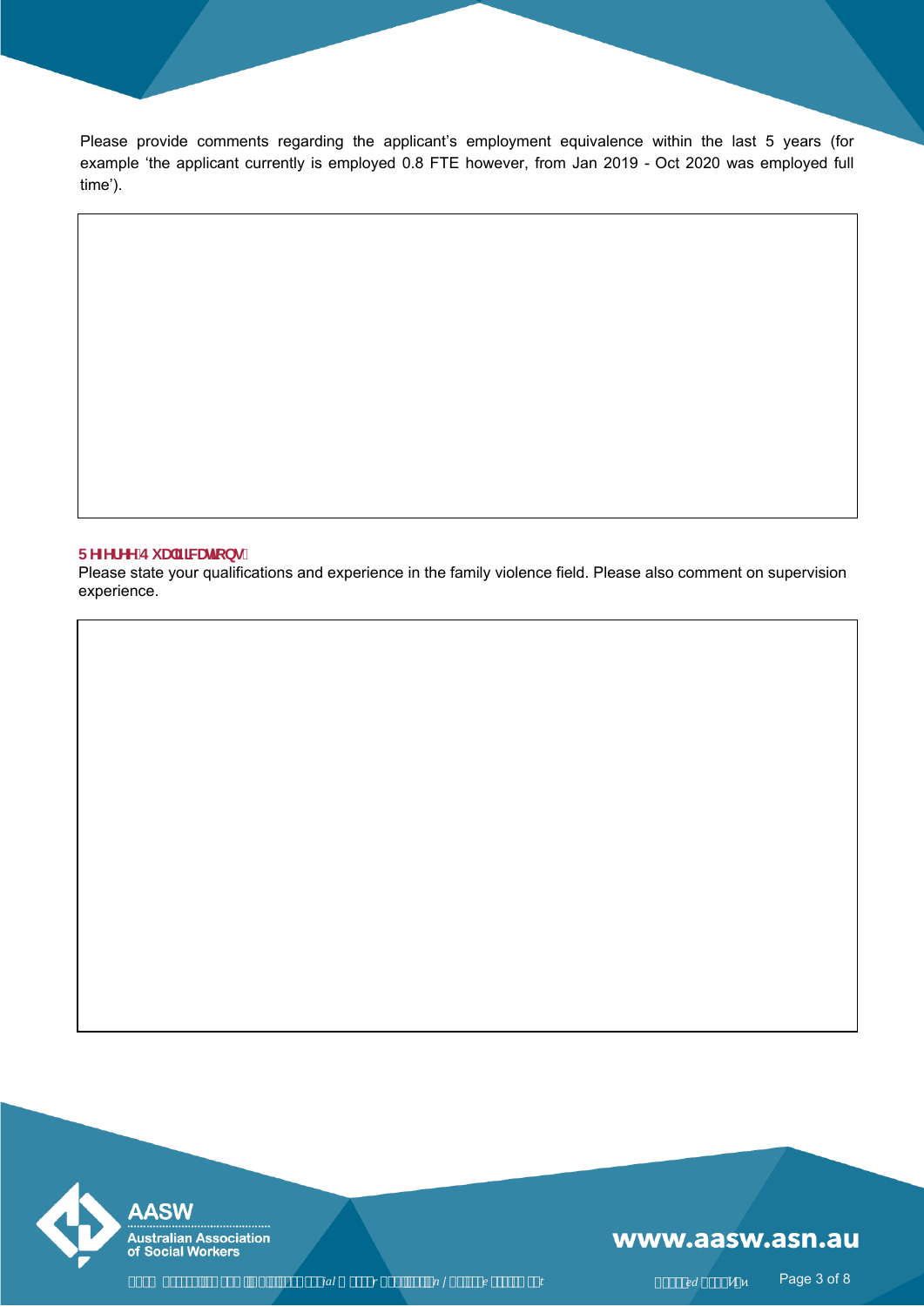#### **Section 2: Referee Statement**

Please provide a referee statement related to the applicant. Please include your assessment of the applicant's capability, knowledge and skills to provide social work services in the family violence field.

A suggestion is to try and keep your entry to 500 words. If you require more space, please feel free to attach a separate signed page.



# www.aasw.asn.au

AASW Accredited Family Violence Social Worker Application | Referee Statement Updated Oct 2021 Page 4 of 8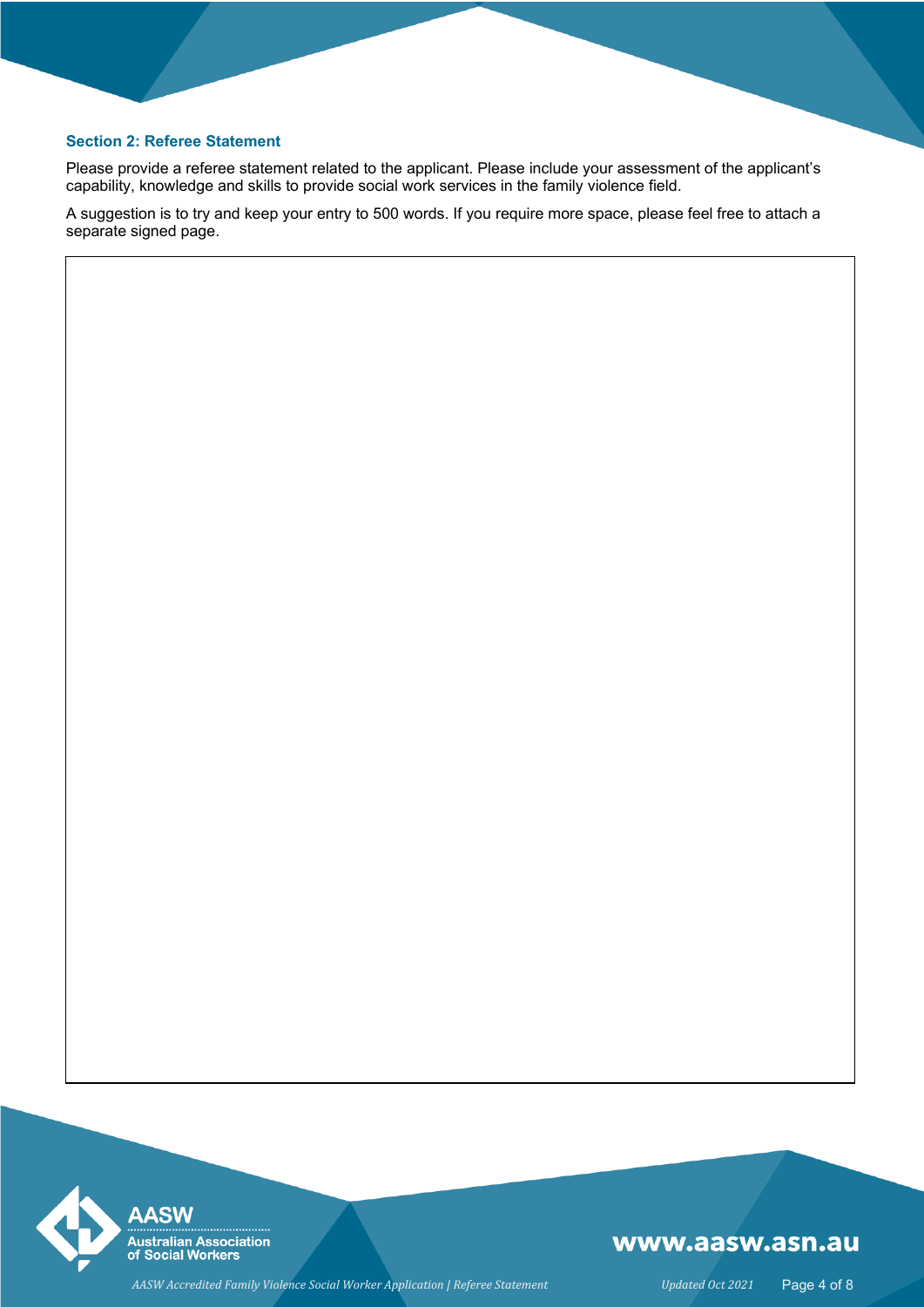#### **Section 3: Accredited Family Violence Social Worker – Capability Framework**

The *Capability Framework for AASW [Accredited Family](https://www.aasw.asn.au/document/item/10951) Violence Social Worker[s](https://www.aasw.asn.au/document/item/10951)* is used by applicants applying for accreditation to demonstrate their knowledge, skills and experience in family violence. We structured this referee statement using this Framework as a foundation.

Please tick the appropriate box against each of the capabilities listed to indicate that, in your view the applicant meets or does not meet this capability. There is additional space for comments if required.

| <b>Specialist Knowledge</b> |                                                                              | <b>Yes</b> | <b>No</b> | N/A |
|-----------------------------|------------------------------------------------------------------------------|------------|-----------|-----|
|                             | Knowledge of key legislative, policy, practice and theoretical<br>frameworks |            |           |     |
| <b>Further Comments:</b>    |                                                                              |            |           |     |
|                             |                                                                              |            |           |     |
|                             |                                                                              |            |           |     |
|                             |                                                                              |            |           |     |
|                             |                                                                              |            |           |     |
|                             |                                                                              |            |           |     |
|                             |                                                                              |            |           |     |
|                             |                                                                              |            |           |     |

| <b>Capability 1: Engages effectively with those accessing services</b> |                                                                                          |  | <b>No</b> | N/A |
|------------------------------------------------------------------------|------------------------------------------------------------------------------------------|--|-----------|-----|
| <b>Ability 1a</b>                                                      | Provides responses within appropriate theoretical and<br>practice-based frameworks       |  |           |     |
| <b>Ability 1b</b>                                                      | Engages appropriately with those from Aboriginal and<br><b>Torres Strait communities</b> |  |           |     |
| <b>Ability 1c</b>                                                      | Engages appropriately with those from diverse communities                                |  |           |     |
| <b>Further Comments:</b>                                               |                                                                                          |  |           |     |
|                                                                        |                                                                                          |  |           |     |
|                                                                        |                                                                                          |  |           |     |
|                                                                        |                                                                                          |  |           |     |
|                                                                        |                                                                                          |  |           |     |
|                                                                        |                                                                                          |  |           |     |

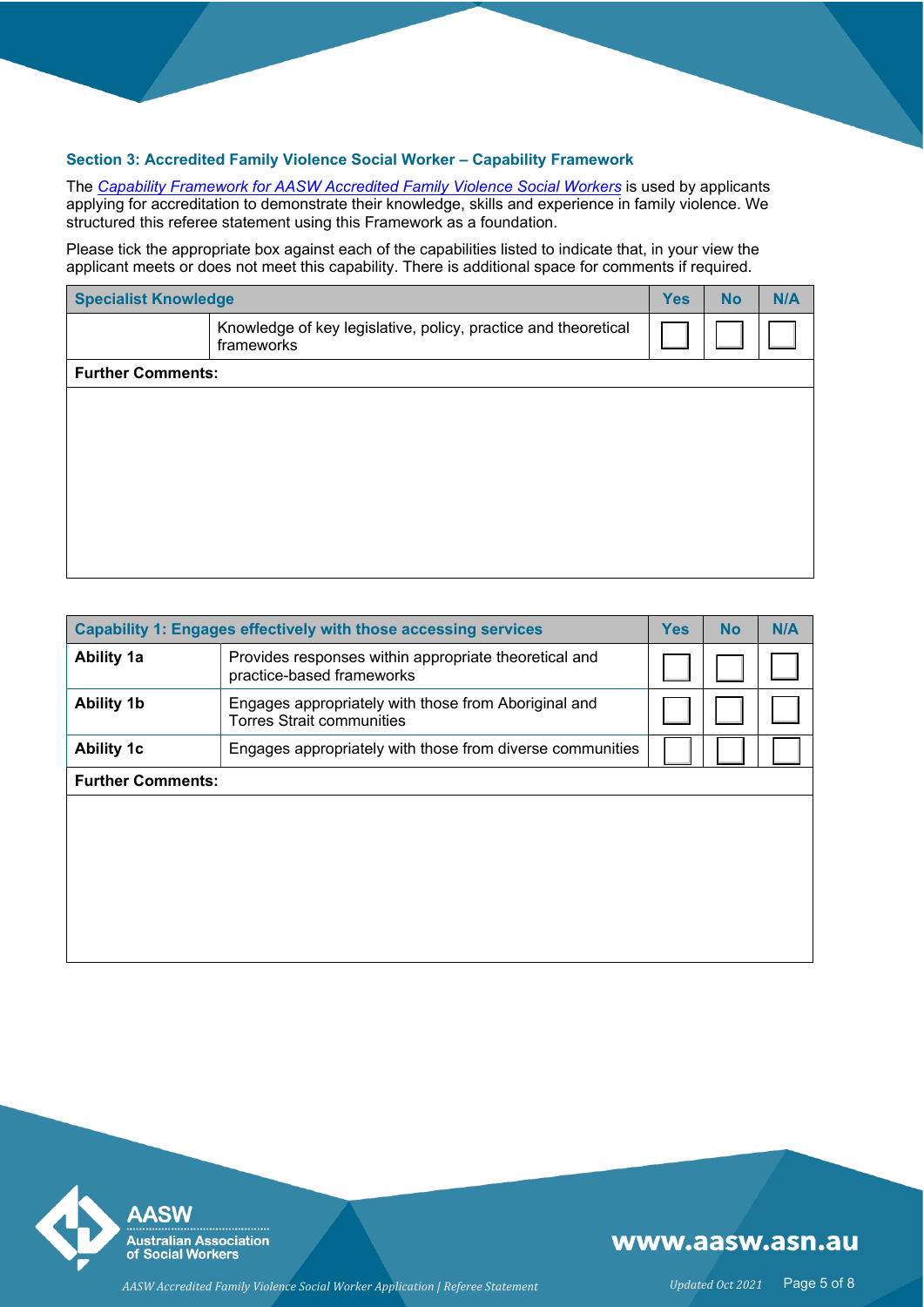|                          | Capability 2: Identifies and assesses family violence risk |  |  | N/A |
|--------------------------|------------------------------------------------------------|--|--|-----|
| <b>Ability 2</b>         | Identifies and assesses family violence risk               |  |  |     |
| <b>Further Comments:</b> |                                                            |  |  |     |
|                          |                                                            |  |  |     |
|                          |                                                            |  |  |     |
|                          |                                                            |  |  |     |
|                          |                                                            |  |  |     |
|                          |                                                            |  |  |     |
|                          |                                                            |  |  |     |

| <b>Capability 3: Manages risk and prioritises safety</b> |                                                                                                                |  | <b>No</b> | N/A |
|----------------------------------------------------------|----------------------------------------------------------------------------------------------------------------|--|-----------|-----|
| <b>Ability 3a</b>                                        | Manges risk, including high risk and complex needs, in an<br>ongoing way                                       |  |           |     |
| <b>Ability 3b</b>                                        | Promotes accountability and establishes change-promoting<br>relationships with perpetrators of family violence |  |           |     |
| <b>Further Comments:</b>                                 |                                                                                                                |  |           |     |
|                                                          |                                                                                                                |  |           |     |
|                                                          |                                                                                                                |  |           |     |
|                                                          |                                                                                                                |  |           |     |
|                                                          |                                                                                                                |  |           |     |
|                                                          |                                                                                                                |  |           |     |

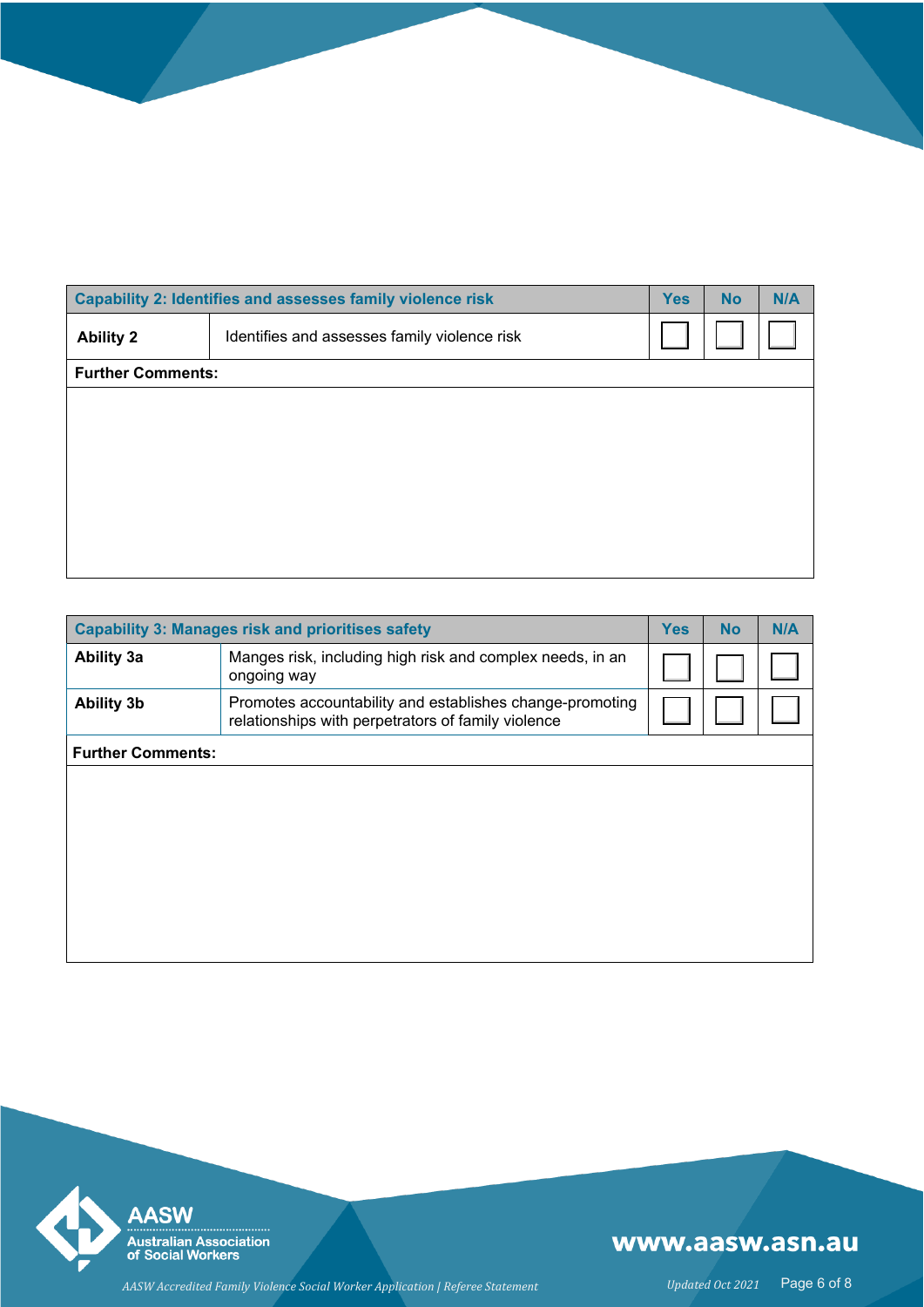| <b>Capability 4: Provides effective services</b> |                                                                                                                        | <b>Yes</b> | <b>No</b> | N/A |
|--------------------------------------------------|------------------------------------------------------------------------------------------------------------------------|------------|-----------|-----|
| <b>Ability 4a</b>                                | Leads coordination and monitoring of<br>multidisciplinary case management plans, and<br>modifies plans, where required |            |           |     |
| <b>Ability 4b</b>                                | Supports women to maintain a parenting role in<br>instances of family violence                                         |            |           |     |
| <b>Ability 4c</b>                                | Develops cross sector and multidisciplinary<br>practice and capacity to respond appropriately to<br>family violence    |            |           |     |
| <b>Ability 4d</b>                                | Develops systems to support evidence-based<br>practice and deliver services against outcome<br>measures)               |            |           |     |
| <b>Ability 4e</b>                                | Works within established protocols and<br>procedures of their sector /system /organisation                             |            |           |     |
| <b>Ability 4f</b>                                | Provides consultation services, support,<br>supervision and debriefing to multidisciplinary<br>organisations           |            |           |     |
| <b>Further Comments:</b>                         |                                                                                                                        |            |           |     |
|                                                  |                                                                                                                        |            |           |     |

| Capability 5: Advocates for legislative, policy and practice reform within the<br>context of their role |                                                                                                |  | <b>No</b> | N/A |
|---------------------------------------------------------------------------------------------------------|------------------------------------------------------------------------------------------------|--|-----------|-----|
| <b>Ability 5a</b>                                                                                       | Engages in activities to increase awareness of family<br>violence across the broader community |  |           |     |
| <b>Ability 5b</b>                                                                                       | Works with others to achieve legislative and policy reform                                     |  |           |     |
| Makes recommendations to government on policy and<br><b>Ability 5c</b><br>practice reforms required     |                                                                                                |  |           |     |
| <b>Further Comments:</b>                                                                                |                                                                                                |  |           |     |
|                                                                                                         |                                                                                                |  |           |     |